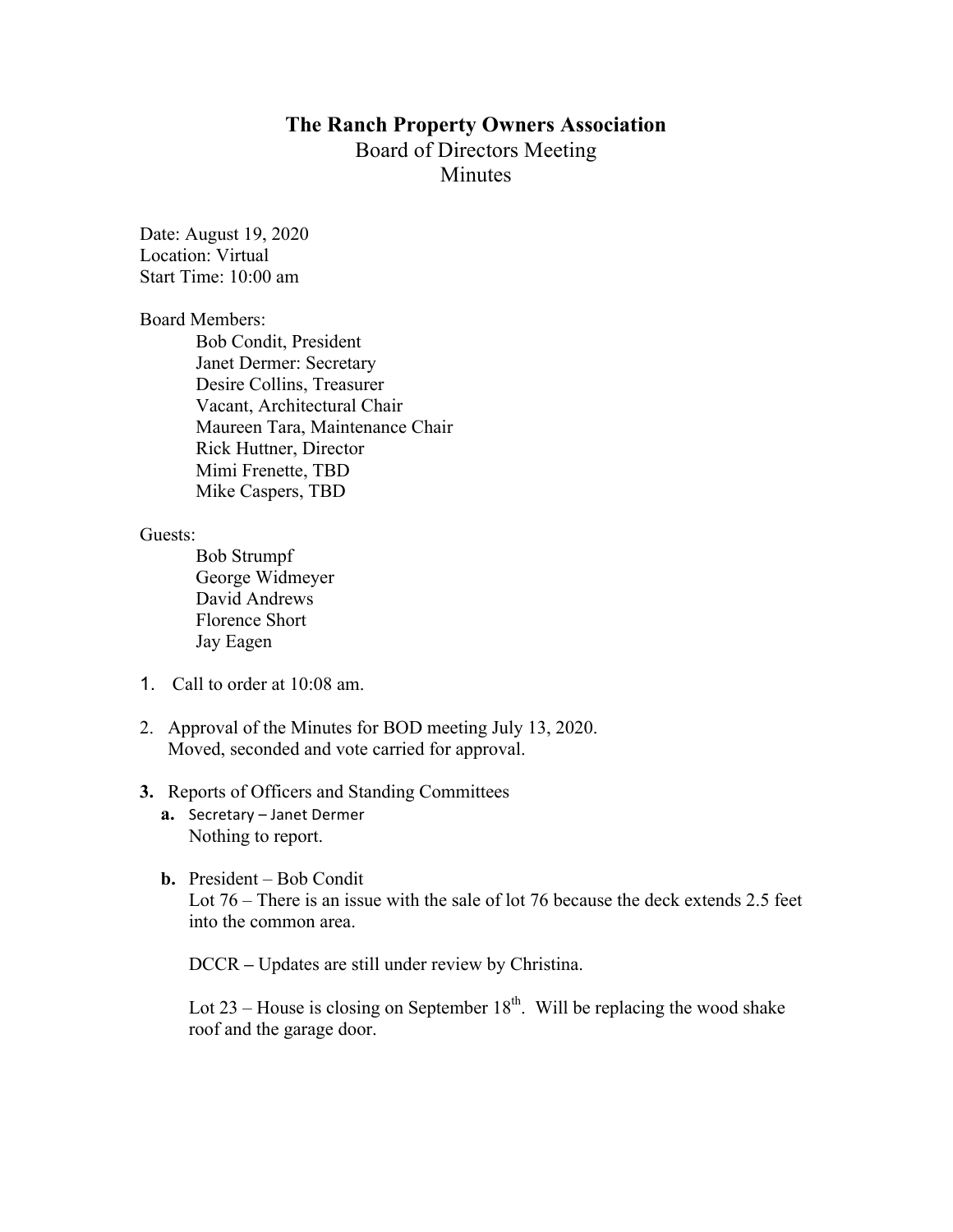c. Architectural – Bob Condit (Acting Chair)

Architectural Committee – Bob Condit, with assistance from Florence Short, will be the acting chair until a new chairperson is appointed.

#### Approvals

Lot 52 – Replace wood deck with Tamco Evergrain deck.

Lot 85 – Replace exterior window with resized new window.

Lot 87 – Replace wood shake roof on gazebo with CeDur Artificial Shakes.

Lot 107 – Install Trane air conditioner.

Completion Certificates

Lot 11 – Replace wood deck with composite deck material.

Lots 89 and 93 – Foot bridge constructed to connect both properties.

Lot 94 – Repaint house and trim.

## d. Treasurer/Finance – Desiree Collins

All homeowner fees are up to date.

Financial – A slide of the RPOA financial overview was provided to the board. Highlights included:

> - An anticipated reduction in electric fees due to change to LED lighting in new light poles.

- New light poles were substantially below budget.

- Gazebo roofing was below budget.

Additional details provided to residents upon request.

A change to the investment mix was recommended. A motion was made, seconded, and vote carried to accept the recommendation.

e. Maintenance – Maureen Tara

Irrigation – Bear Park, Game Trail, and Cahill pumps have been struggling with low pressure. For the Bear Park and Game Trail pumps, the pump was pulled and a trash pump was rented to sump the inlet wells of mud and algae. They were fixed on the 17th and 18th. Cahill pump has

been having problems with low pressure for 2-3 weeks. The pump will be pulled to replace the impellers.

Irrigation cutoff is scheduled for September  $27<sup>th</sup>$ .

Irrigation blowout is scheduled for October  $5<sup>th</sup>$ .